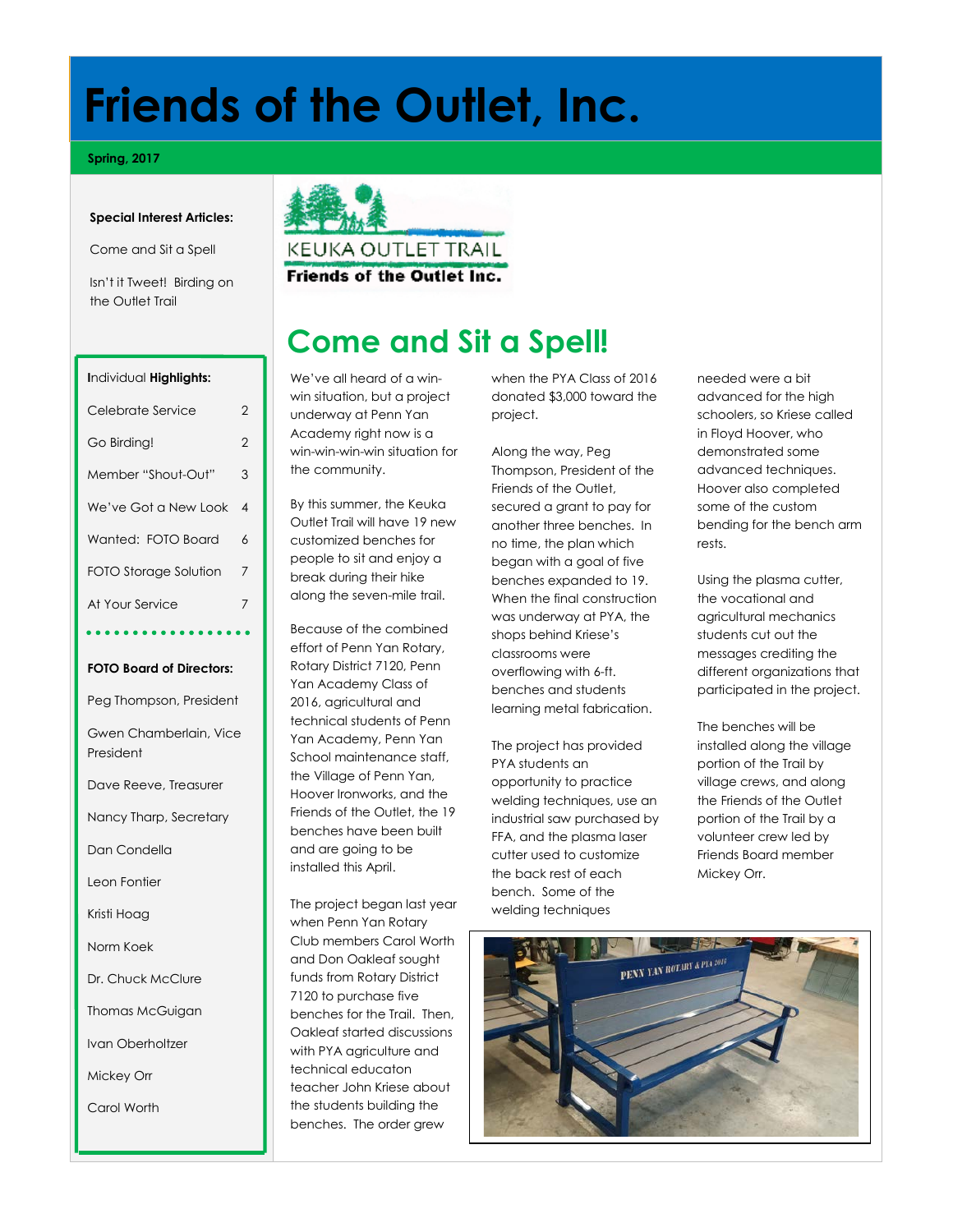### **Celebrate Service, Celebrate Yates**

On April 23, Keuka College students and community volunteers will gather for the 20<sup>th</sup> year at a number of sites throughout Yates County to lend a helping hand to local non-profit organizations. The project is a collaboration between the college and the Yates County Chamber of Commerce.

Friends of the Outlet have participated in the program for many years and plan to take part again this year. There are a wide variety of tasks available along the Trail

including pruning the fast growing shrubs, painting, planting perennials, removing trash, or identifying sections of the trail that need improvements.

Every bit of work on the Trail helps make it better whether you have an hour to spare or the entire scheduled time.

Please join volunteers at the Seneca Mill site parking lot, at Cascade, or just select a spot and start working. Old clothes, gloves, and pruning tools

are recommended.

Work sites will host volunteers from 1:30 until 4:30 p.m. Volunteers may sign up as individuals or as part of a larger group. Activities will be held at Keuka College, beginning at 11 a.m. prior to the start of the event.

For more information, contact Mike or Kathy at [cscy@keuka.edu](mailto:cscy@keuka.edu) or the Friends of the Outlet at [www.keukaoutlettrail.org.](http://www.keukaoutlettrail.org/)

### **Life is short. Go Birding!**

The Friends of the Outlet in collaboration with the Eaton Birding Society invite you to join us for a morning birding outing along the Outlet Trail, Saturday, May 20, from 8:00 to 10:00 a.m.

The excursion will be led by Lynn Donaldson, a member of the Eaton Birding Society, and begin at the Dresden Trail Head Parking Lot.

At this time of year participants can expect to encounter a number of nesting Yellow Warblers, and less easily seen common Yellow Throats,

another Warbler species. Warblers of several species are residents, and can be identified by their songs. It is expected that we will hear 5 to 6 species calling.

Great Blue Herons and much smaller Green Herons will be along the watercourse. Scarlet Tanagers, Indigo Buntings, Rose-breasted Grosbeaks, and Baltimore Orioles will also likely be spotted.

Consider bringing along bug spray, sun protection, water, and a snack.

Binoculars will be needed.



In case of a downpour, the excursion will be cancelled and rescheduled.

Join us for this unique birding experience during spring migration and the breeding season, led by a local guide with local knowledge.

While birding, participants will enjoy the tranquility and great natural beauty of the trail.

**To participate,** please contact Kristi Hoag at [pierce1152@aol.com.](mailto:pierce1152@aol.com) 

### Page 2



### **Upcoming Events. . . .**

**April 23, 2017 –**  Celebrate Service, Celebrate Yates 1:30 -4:30 PM

**April 26, 2017 –**  FOTO Annual Meeting 7:00 PM Lyons National Bank

**May 20, 2017 –**  Let's Go Birding! 8:00 -10:00 AM Dresden Trail Head Parking Lot

**May 20, 2017 –**  Historic Walk and Talk 10:00 AM - Noon Keuka Outlet Trail

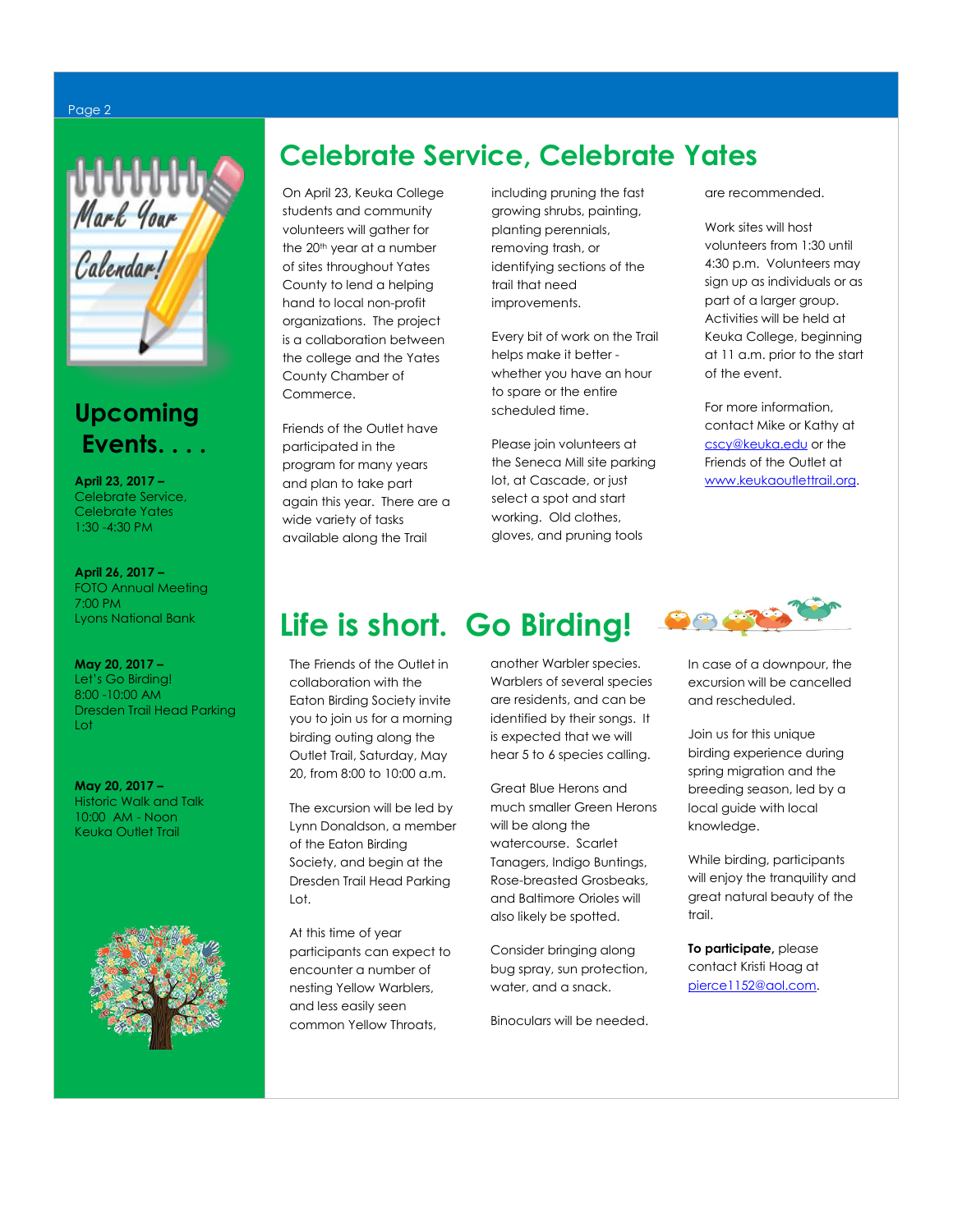### **Thank You! Thank You! A "Shout-Out" to Members**

The Friends of the Outlet are pleased that so many community members, individuals, and businesses have decided to become a part of or renew their commitment to the Trail community.

You are joining or rejoining a circle of diverse, dedicated, and enthusiastic nature lovers and we welcome you to engage with the Friends through volunteering, attending events, or relaxing along the Trail.

Your membership supports current and future projects that contribute to a path to a better future for the Trail.

Thank you for choosing to become a member and we hope this is only the beginning of a lifetime relationship with the Friends of the Outlet (FOTO).





п

п

п

п п п п п

> п п п

### **Daffodil Days Return!**

For decades, the American Cancer Society (ACS) sponsored an event called Daffodil Days. This fundraising event brought dozens of gorgeous spring daffodils to the community and returned needed funding to the ACS. In 2012, the ACS announced the elimination of the program.

Staffers at Yates County Chamber of Commerce, in 2013, worked to resurrect the event and designate a "local" cause to benefit from the flower sales. This tradition continues!

It was announced recently that the Chamber will take orders for 4" potted plants with a cost of \$10.

**The order deadline is March 31, 2017**, and flowers will be delivered on April 6and 7.

A portion of the proceeds from the sale will be donated to Friends of the Outlet Trail.

The Friends of the Outlet are thrilled to participate in this continuing spring event and grateful to the Chamber's recognition of all the recent activities and improvements on the Trail.

To order your plants, contact the Yates County Chamber of Commerce at 800-868-YATES or [info@yatesny.com.](mailto:info@yatesny.com)



۳ п Ē, г Ė п Ė ٠ Ē,

> г ٠

Ė

×,

۳

Ė ۳

г г

Ė П Ē,

г

г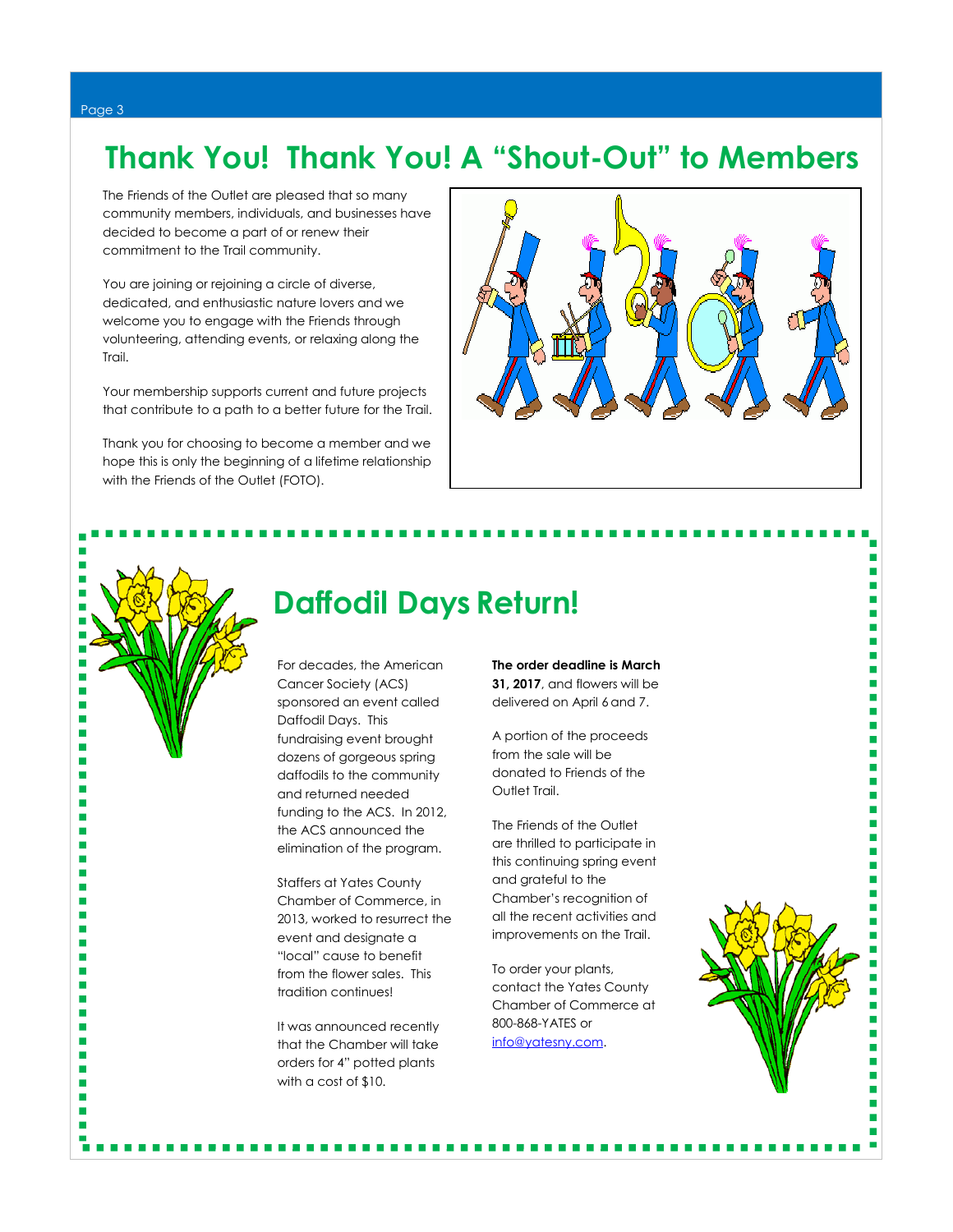



 *Porcupines usually flee perceived threats; when attacked, however, they raise their quills and lash their tail.*



 *Although you may be tempted to remove the quills from a dog yourself, leave that to a veterinarian: it's an operation that will likely require anesthesia.*

### **Porcupines on the Trail**

Porcupines have been spotted on the Outlet Trail.

#### The North

American [porcupine](http://dogtime.com/top-10-animals-that-attack-pets.html) is aptly named. His scientific name, Erethizon dorsatum, loosely translates to "animal with the irritating back." He is the continent's second-largest [rodent,](http://en.wikipedia.org/wiki/Rodent) weighing as much as 40 pounds. While a porcupine's first notion when attacked is to climb a tree, he's fully capable of defending himself when necessary.

An angry and defensive porcupine raises his quills (which are actually modified hairs) and lashes his tail. When the tail makes contact, usually in the face of an unsuspecting dog, the loosely fastened quills become painfully embedded in the dog's skin — most often in the tender mouth and nose. Once lodged in the skin, the barbed quills are difficult and painful to remove. (A porcupine has approximately 30,000 quills on his body, and, no, he

can't launch the spines through the air).

If you have visions of pulling the quills out at home with a pair of pliers, think again. Removing the quills is a lengthy, laborious, and risky process that is best done with the dog under general anesthesia. It can take an hour or two for a veterinarian to remove them, all the while hoping the quills don't break off.

It is quill season again and a romping, rollicking dog bounding too close to a porcupine's turf will cause the porcupine to become defensive. Dog owners should keep an eye out for porcupines and head off their dogs if they get too curious.

Dogs most often get quilled by porcupines at dawn and dusk on those early morning or late evening walks with their owners – amid the forest, meadow, and porcupines.

Yikes!

### **Our Website: We've Got a New Look**

Check us out! Our website, [http://keukaoutlettrail.org,](http://keukaoutlettrail.org/) is an updated, mobile friendly resource for all things Keuka Outlet Trail.

The website has been designed for easier

navigation and greater visual appeal on desktops and mobile devices. Getting to the information you want will be more intuitive and expedient. The site also links to Facebook through

[www.facebook.com/keuka](http://www.facebook.com/keukaoutlettrail/) [outlettrail/.](http://www.facebook.com/keukaoutlettrail/)

Please visit us often for the most up-to-date Trail information. We want you to find your Keuka Outlet Trail experience on the web or on the Trail engaging and memorable.

Let us know what you think. We welcome your feedback and if you find any kinks in the new website be sure to let us know so we can fix them!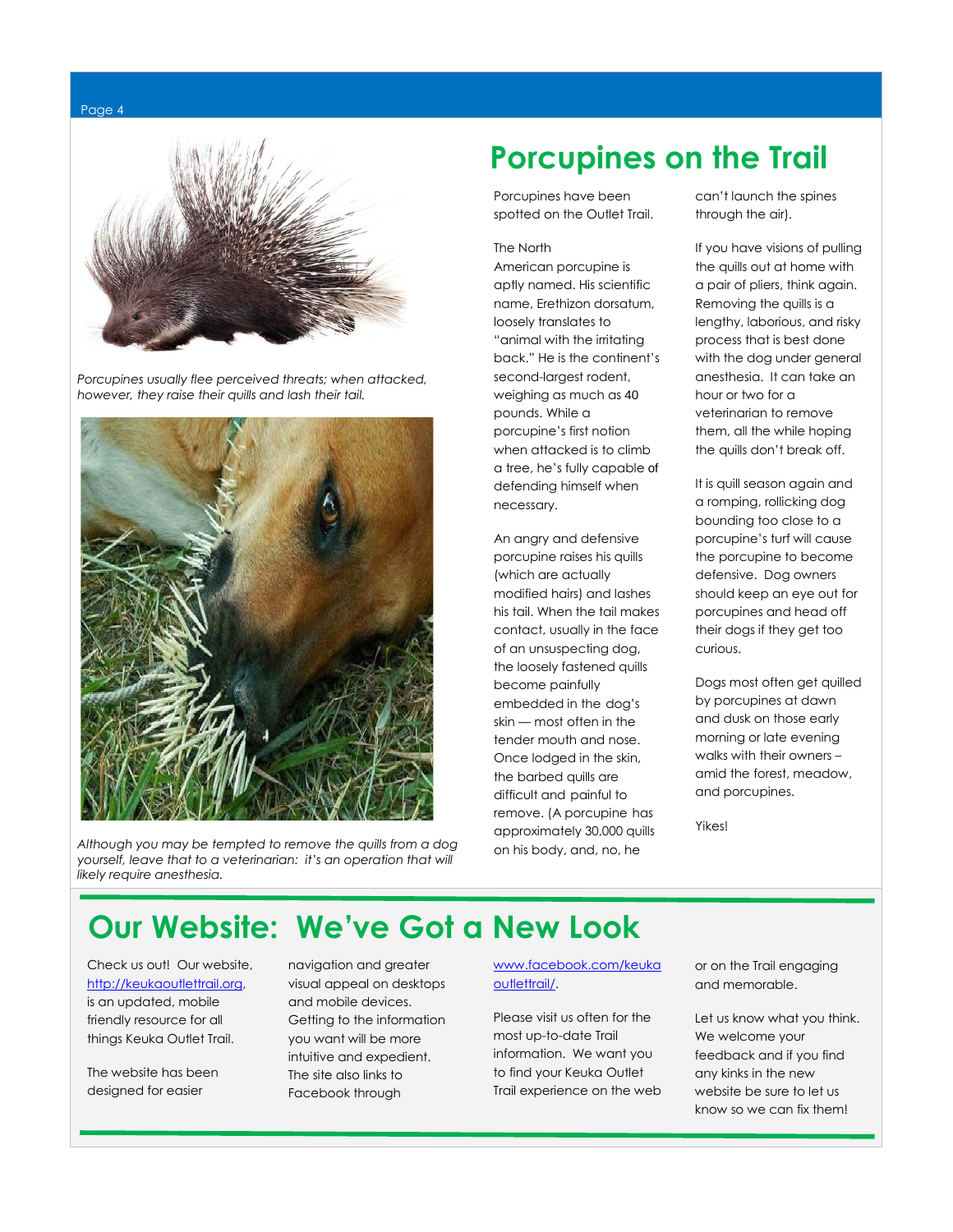### **Isn't It Tweet! Birding on the Outlet Trail**

Welcome to the wonderful world of birding!

The pleasures of watching birds really come to light during the changes of the seasons. The appearance of the first migrants is a cause for celebration. Spring birding is full of activity – birds arriving one species after another, mating, and nesting – filling the out-of-doors with sound.

On the Trail, begin by becoming familiar with the general shape, color, and behavior of birds, and by keeping a running tally in your head of what kinds of birds are likely to be seen.

Birders can identify many species from just a quick look using the four keys to visual identification: size and shape, color pattern, behavior, and habitat.

Birding is surprisingly easy to

learn and enjoy along the Trail, but involves patience, careful observation, and a willingness to let the wonder and beauty of the natural world overtake you.

So, get going! Grab your binoculars and field guide and hit the Trail!





*"May the wind under your wings bear you where the sun sails and the moon walks."* 

- *J. R. R. Tolkien*

### **On the Trail? Watch the Birdie!**



Scarlet Tanager



Yellow Warbler Rose-breasted Grosbeak



Baltimore Oriole



Blue Heron



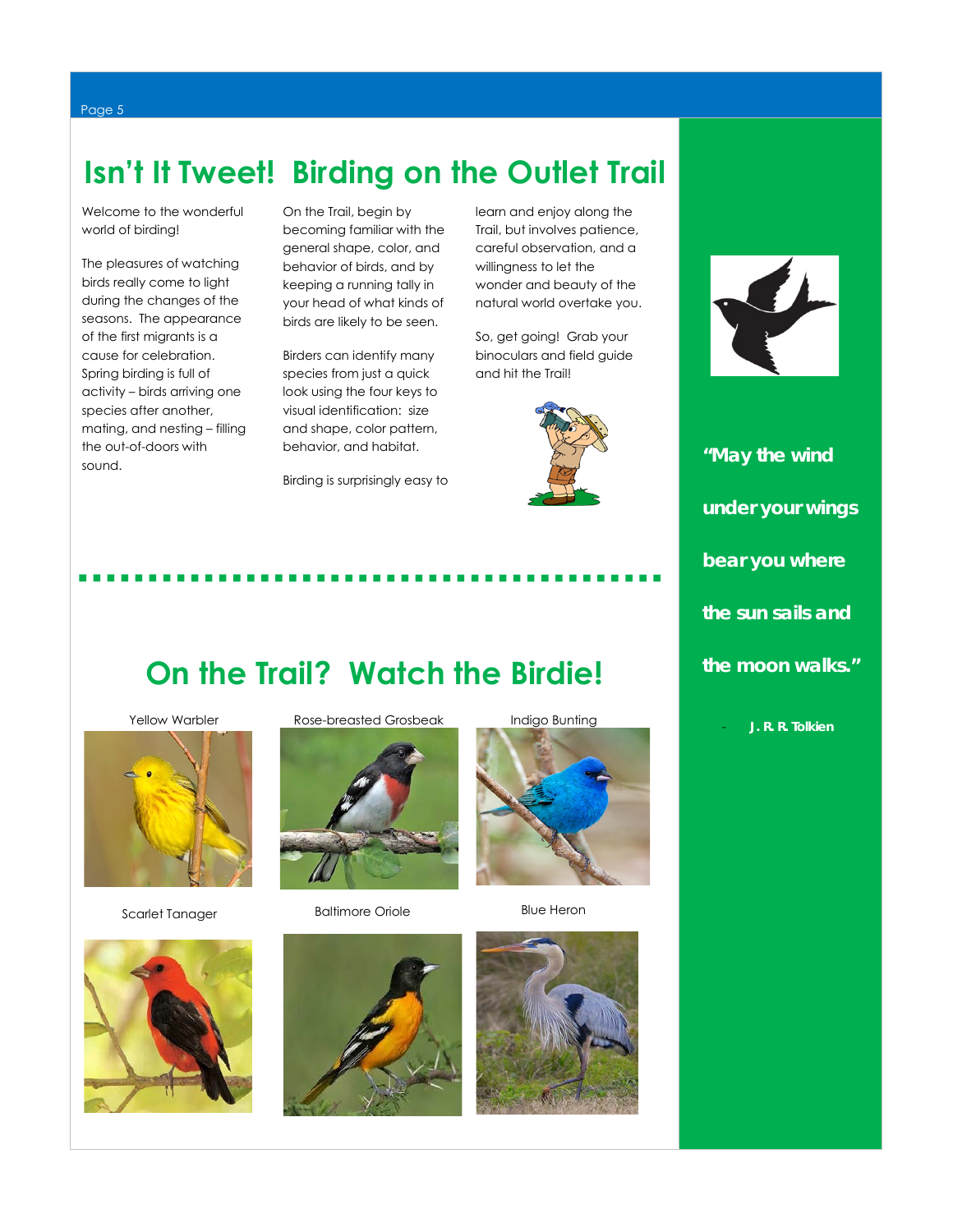*"Service is the very purpose of life. It is the rent we pay for living on the planet."* 

*- Marian Wright Edelman*

### **Wanted: Board Members for FOTO**

The Friends of the Outlet, Inc. annual meeting will be held at 7 p.m., April 26, at Lyon's National Bank, 205 Liberty Street, Penn Yan. According to the Bylaws of FOTO, business at the annual meeting includes the election of directors and officers.

After completing two full terms, the terms of Directors Mickey Orr and Ivan Oberholtzer will be ending.

The terms of Norm Koek and Leon Fontier are also ending. Norm Koek Is not seeking re-election, but Leon Fontier is.

The nominating committee is actively seeking candidates for election to the three seats that will be open. Steve Stork of Penn Yan has agreed to be a nominee, and discussions with other potential directors are in progress.

## **A Friend Indeed**

John Warner and his Golden Retriever Marley walk the Outlet Trail every day and are among a growing number of hikers who are good stewards for the Trail.

The Friends of the Outlet are thankful for the frequent Trail users that keep us informed about trail conditions.

From all users we welcome reports that alert us to vandalism, dumping, illegal use, overgrown areas, blowdowns, structural damage, erosion, flooding, or kiosk/sign damage.

So, hats off to you and other hikers who take the

The Board will take nominations from the floor at the annual meeting.

Directors typically meet once per month, and if possible, the December meeting is cancelled.

If you think you could be an effective member of the Friends' leadership team, please contact Gwen Chamberlain at 607-745- 4790 or

[GChamberlain@stny.rr.com](mailto:GChamberlain@stny.rr.com) for more information.

time to report trail conditions and help us preserve and protect our natural asset.

Please use our web site to report a trail condition.

[www.keukaoutlettrail.org](http://www.keukaoutlettrail.org/)





*FOTO Board members Leon Fontier. Gwen Chamberlain, Mickey Orr, property owner Bruce Hendersen, and Board member Carol Worth walked the Outlet Trail boundaries along the Hendersen farm and pipeline installed area.* 

*As Tax Map boundary discrepancies arise, there is usually an amicable trade or solution. One by one.*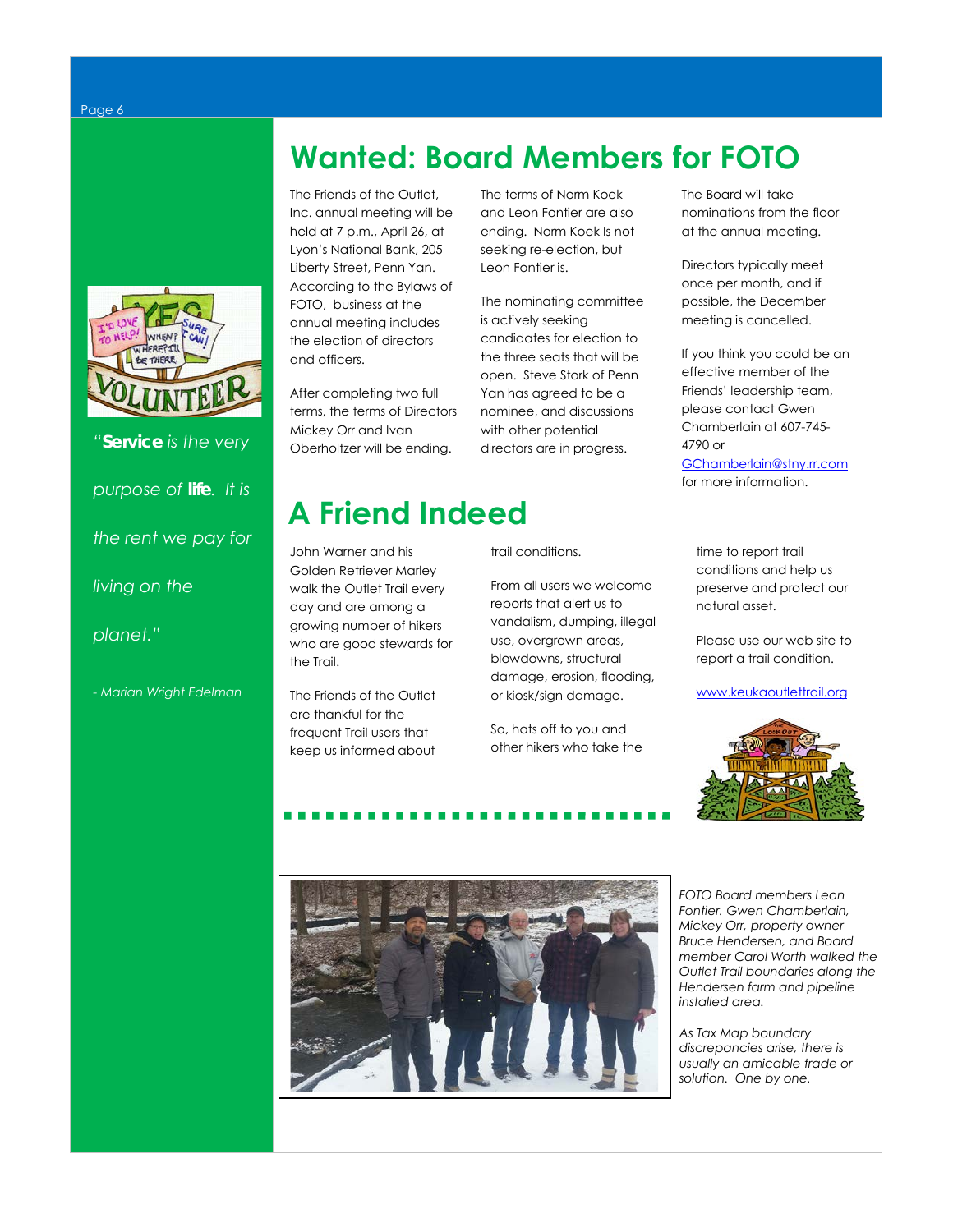#### Page 7

### **FOTO Storage Solution**

As you can imagine, the Friends of the Outlet have accumulated numerous artifacts and historical documents that collectively tell the history of the Trail. Where to safely store this material became a concern.

**Many thanks** to Carl Schwartz for donating space, and Connect- A-Service for moving the materials.

*President Peg Thompson, pictured right, on moving day.*

Norm Koek has been actively involved with the Outlet Trail for eighteen years. His current threeyear term is coming to an end, but not his devotion and contribution to the Trail.

Norm is keen on nature and finds gratification from keeping the Trail in good



## **At Your Service**

shape for others to enjoy.

Whether enjoying a picnic at Seneca Mills Falls or walking your pet along the Trail, give Norm a nod. Norm, alongside others, worked to develop the Seneca Mills Falls Lions Club site and also keeps the Trail mowed, passable, and safe.

Looking toward the future, Norm envisions opportunities for Trail visitors and community members to learn about Trail history and past events.

Kudos to Norm for his continuing commitment to maintaining the natural beauty of the Trail.

### **Historic Walk and Talk**

 A Saturday, May 20th Trail hike from 10 a.m. to Noon welcomes tourists and locals alike. As part of the Flights of Fancy Finger Lakes Wine Classic, Keuka Outlet Trail historians will be at various sites answering questions and providing historic tidbits about our early settlers, mill site locations, canal days, and railroad days.

 Be a part of the Trail's past and join us for this informative event!



*"Hiking is a bit like life: The journey only requires you to put one foot in front of another…again and again and again. And if you allow yourself opportunity to be present throughout the entirety of the trek,* 

*you will witness* 

*beauty every step of* 

*the way…"*

- *Anonymous*